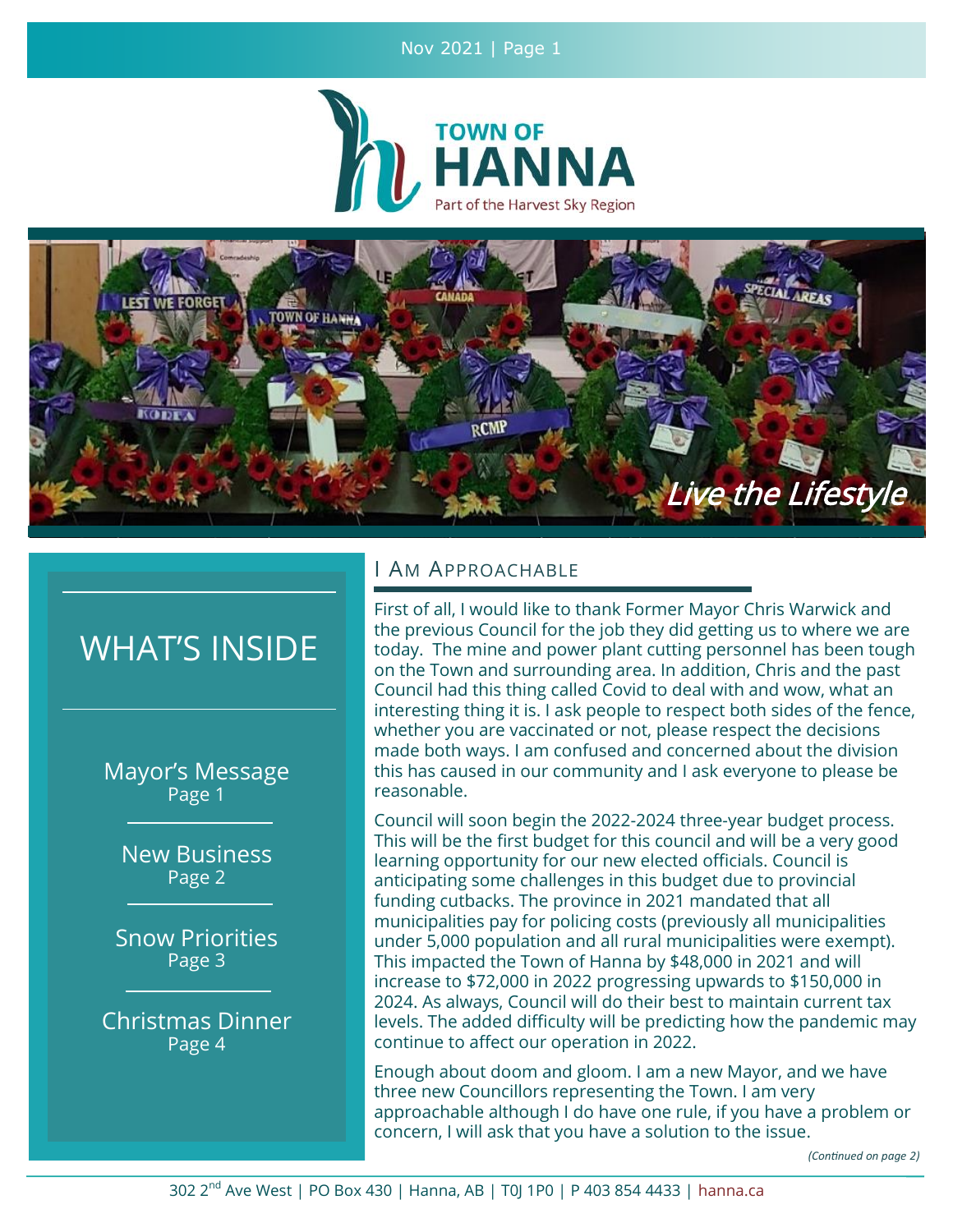# I AM APPROACHABLE (CON'T)

As most people already are aware the Town is in the process of tearing down five derelict buildings. The Seymore Hotel, Central Meats, the building north of the York Cafe, a small house in Golf Course Crescent as well as a small house behind The Brick. The building north of the York is down already. By the time you read this the two small houses should be complete with the Central Meat building scheduled for mid November and the Seymore in December.

Borea Construction has arrived. They are the company doing the windmill construction and will be a boost to our community. There are 3 separate projects that will take a couple years to complete.

GFL is up and running and seems to have rectified most of their odor issues. The Town will be continuing to have dialogue with GFL representatives regarding any concerns residents may be experiencing because of their operation. The good news is that they have hired several local employees with the planned addition of several more as production ramps up.

I want to welcome Michele Toews to the staff in the role of Community Services Coordinator and thank Angela McGillion for her time and dedication fulfilling the role previously.

Danny Povaschuk Mayor, Town of Hanna

# LEARN WHERE TO TURN

November is Family Violence Prevention Month in Alberta. #WhereToTurn encourages us all to learn what resources are available to support those affected by family violence.

Locally, we can turn to the following:

- Info Line 24/7 310-1818
- 9 1 1
- Alberta Abuse Line 1-855-4HELPAB
- Mental Health Help 1-877-303-2642
- Health Link 8 1 1
- alberta.ca/SafetyChat
- alberta.ca/SaferSpaces
- alberta.ca/EndFamilyViolence

Red roses can be seen around Town. This is done in memory of women, children and men who have died as victims of domestic violence.

# NEW BUSINESS LICENSES IN 2021

The following have taken a business license which permits them to conduct business within the Town of Hanna and be listed in the business directory on the Town website.

- Hunden Contracting electrical
- TaCaBree Cothing & home décor
- Maddhadders Clothing & jewelry
- Trudy's Designs by Pam Window coverings
- Jill Clayholt Photography Photographer
- Skyriver Shala Yoga studio
- OutStanding Beef Local beef
- Outlook Window Cleaning
- Candy's Craveables Baking
- Hanna Hypnosis Pain and health management
- Wellthy Means Online shopping
- Jon Kurbis Electric electrical
- Posh Panda Boutique Clothing & handmade items
- Aerus Electrolux Vacuums & air purifiers
- Pharmasave Harvest Sky Drug store

Note: These are up to the end of Oct. The Licensing Officer has indicated that there are more applications being processed. Additional contact information can be found at hanna.ca/business-directory

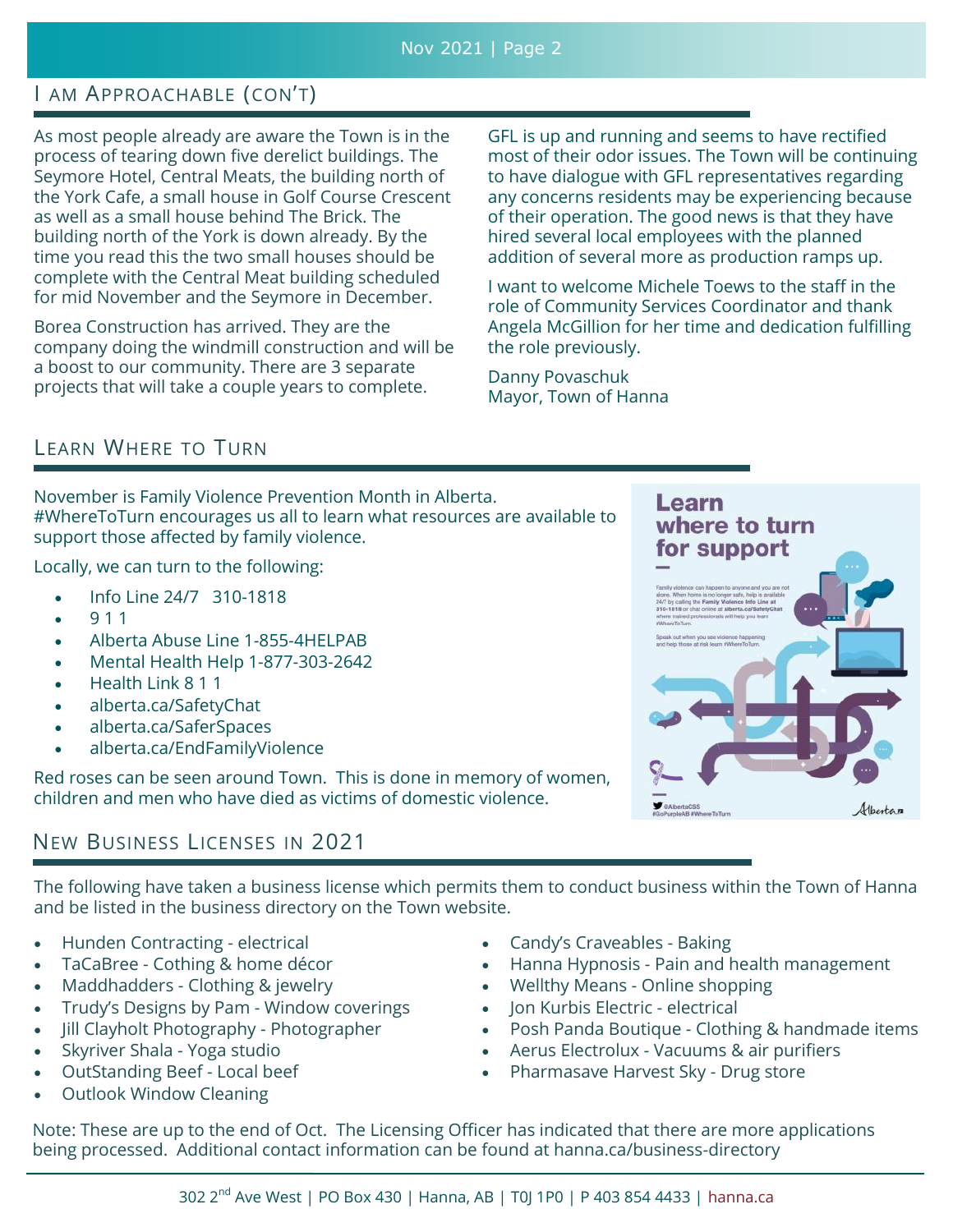# SNOW REMOVAL PRIORITIES

The Town of Hanna has a Policy which deals with the removal of snow on 43 km of avenues, streets, back lanes, and perimeter roads in Hanna. The



policy is flexible, but serves as a guideline for snow removal or sanding of streets.

As a general rule, after a heavy snow fall, the snow is cleared from the streets in the following order:

- Perimeter roads
- Roads where snow can be cleared quickly using the plow truck (S Municipal Rd, JC Charyk track)

# CALLING ALL ANGELS

Keep a look out for the neighbour that can't remove their snow, including those who are mobility restricted. If you are able, consider making it your goal to see their sidewalks and driveways are cleared. Besides putting a smile on their face and providing a sense of relief, you will be seeing to their personal safety and the safety of others.

Hanna Cares welcomes volunteers so when someone calls for assistance, it can be coordinated. Individuals can volunteer for Hanna Cares at hanna.ca/help or call the Town Office. This service will be provided depending upon the availability of volunteers and their time. There is no charge for this service, nor expectation of payment.

Know that the warm feeling you will have as a result will not be just from your physical exertion, but the good deed you have done for others.



- Main Street and side streets in the downtown
- Main collector streets to JC Charyk School
- Airport runway & tarmac
- Residential streets, avenues & crescents
- Cemetery roads if required for a funeral

Snow removal is affected by a number of factors:

- Continual snowfall
- Vehicles parked on the streets
- Ease of access
- Other work that takes priority (water break)
- Equipment needed

In all cases, please be patient and avoid driving on streets where men & equipment are working. When show removal is occurring in your area please ensure you move all vehicles off the street.

## SIDEWALKS MATTER

As winter settles in, please ensure your sidewalks are clear of snow & ice. Bylaw 947-2007 states that sidewalks are to be clear of snow & ice within 24 hours of a snowfall ending.

If using snow blowers, shovels or other equipment, ensure it is designed for use on sidewalks. Using off-road vehicles wider than the sidewalk is strongly discouraged as equipment of this size can cause damage to property as well as water shut off valves.

Always place excess snow on your own property or haul it away. Snow piled on the streets and crosswalks becomes a hazard for pedestrians, vehicles and equipment.

Please be aware that electric power cords placed across a sidewalk at ground level to plug in a vehicle is strictly prohibited and dangerous to pedestrian traffic. Cords can be placed above that sidewalk at a minimum height of 2.5 meters.

# REPORT A CONCERN

Have you come across a trip hazard on a public sidewalk? A damaging pothole? Maybe ice and snow on walk ways? Report a hazard. You can even provide a photo.

Visit hanna.ca/report-a-concern and complete the online form. You can attach a photo and a staff person will investigate.